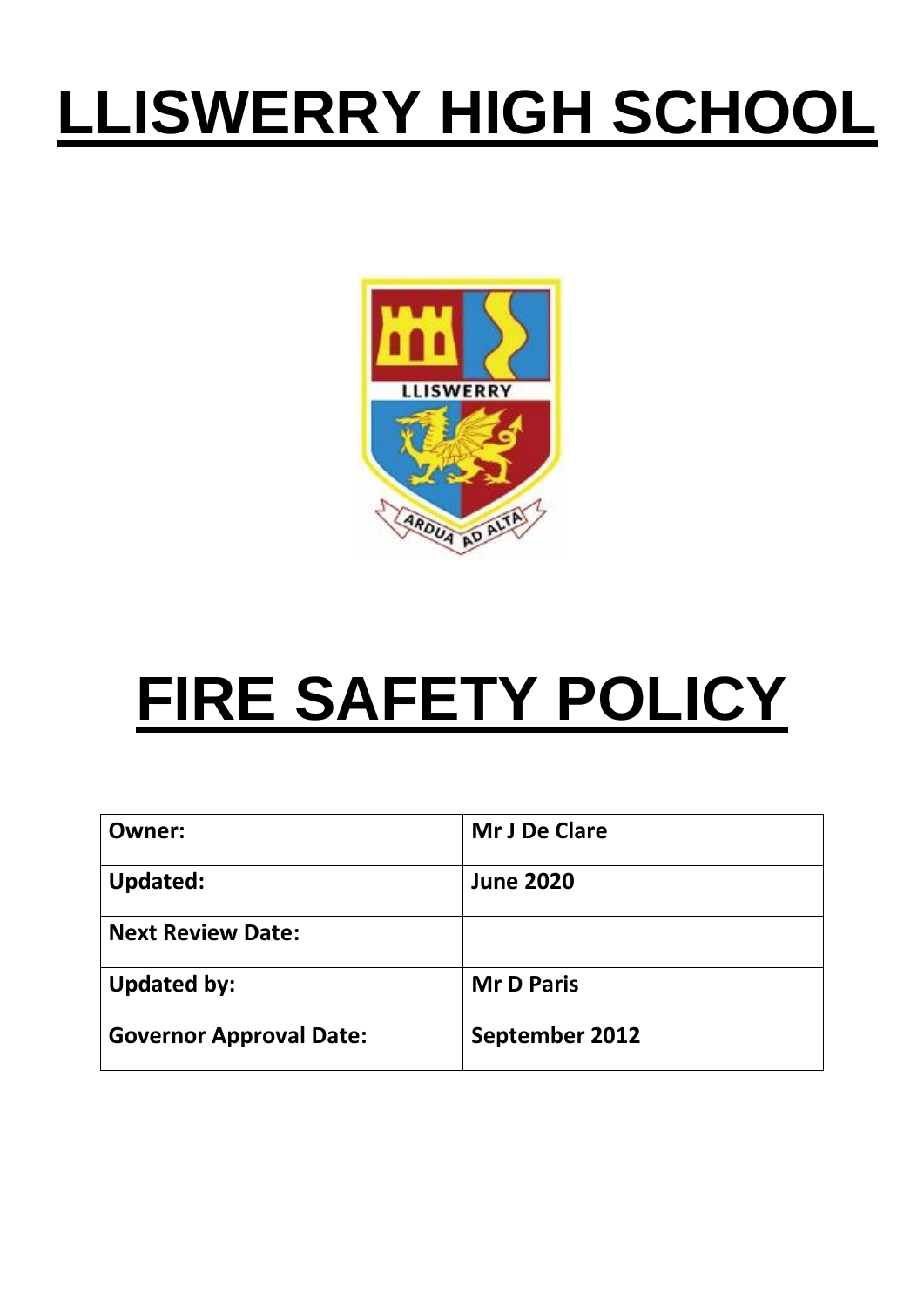### **In the event of an evacuation.**

- 1. All teachers and cover supervisors, when occupying a classroom, are responsible for ensuring that the classroom is clear and that this is communicated when outside.
- 2. On hearing the first constant bell, carry on teaching however, bear in mind a second bell could be sounded, within 1 minute.
- 3. If the fire brigade needs to be called once a fire has been identified, a message will be passed to Pupil Reception to resound the bells.
- 4. If the second bell is sounded, stop teaching, command silence and issue calm instructions to the pupils.
- 5. Send the pupils out of the school by the route which is marked on the **red fire notice** near the door of every room and tell them to follow the **green directional signs** in the corridors as far as possible.
- 6. When you have made sure the room is empty, turn off the lights, close the door and accompany the pupils to the rear of the school (on the back yard) where they must go to their muster positions. You should then report that your room has been cleared and then line up with your form, keeping pupils in a straight line and quiet so that they are able to receive any instructions issued.
- 7. Teaching staff and cover supervisors not allocated to a form should line up with the form they registered that day.
- 8. If you discover a fire, you are to evacuate immediately, setting off the nearest call point.
- 9. If you have a member of staff or pupil with disabilities in your class and they are unable to exit the building, **you must stay with them**, sending a pupil with a message indicating your position and the people who have remained behind. Once the stairways are clear see if the person can exit the building in the seated position and supply any assistance they require.
- 10. If the fire brigade are called they will attend the back of the school and will report to the Fire Marshall.

# **All Staff – as you go onto the back yard**

- 1. See relevant YELLOW jacket Fire Marshall and inform them of the room you have vacated. **If you have the IPADs in your room, please lock the door during a planned drill (you will be advised of planned drills) or in the event of a genuine evacuation, advise the relevant Fire Marshal that they are in your room.**
- 2. Once your room number has been communicated, move away and stand by your registration form and maintain quiet and order

**Heads of Year -** Stand by your year group to maintain quiet

**Heads of Key Stage -** Provide support to the Head of Year, substituting as a form tutor as required, keeping order of pupils

# **Support Staff -** Stand quietly in Muster Position

# **Other responsibilities**

- 1. Visitor Receptionist and members of staff from main office to remain at the front gates to ensure visitors do not enter the building until the all clear has been alerted.
- 2. Medical receptionist to bring the visitor signing in book and the Fire Trolley from the visitor meeting room to the rear of the building.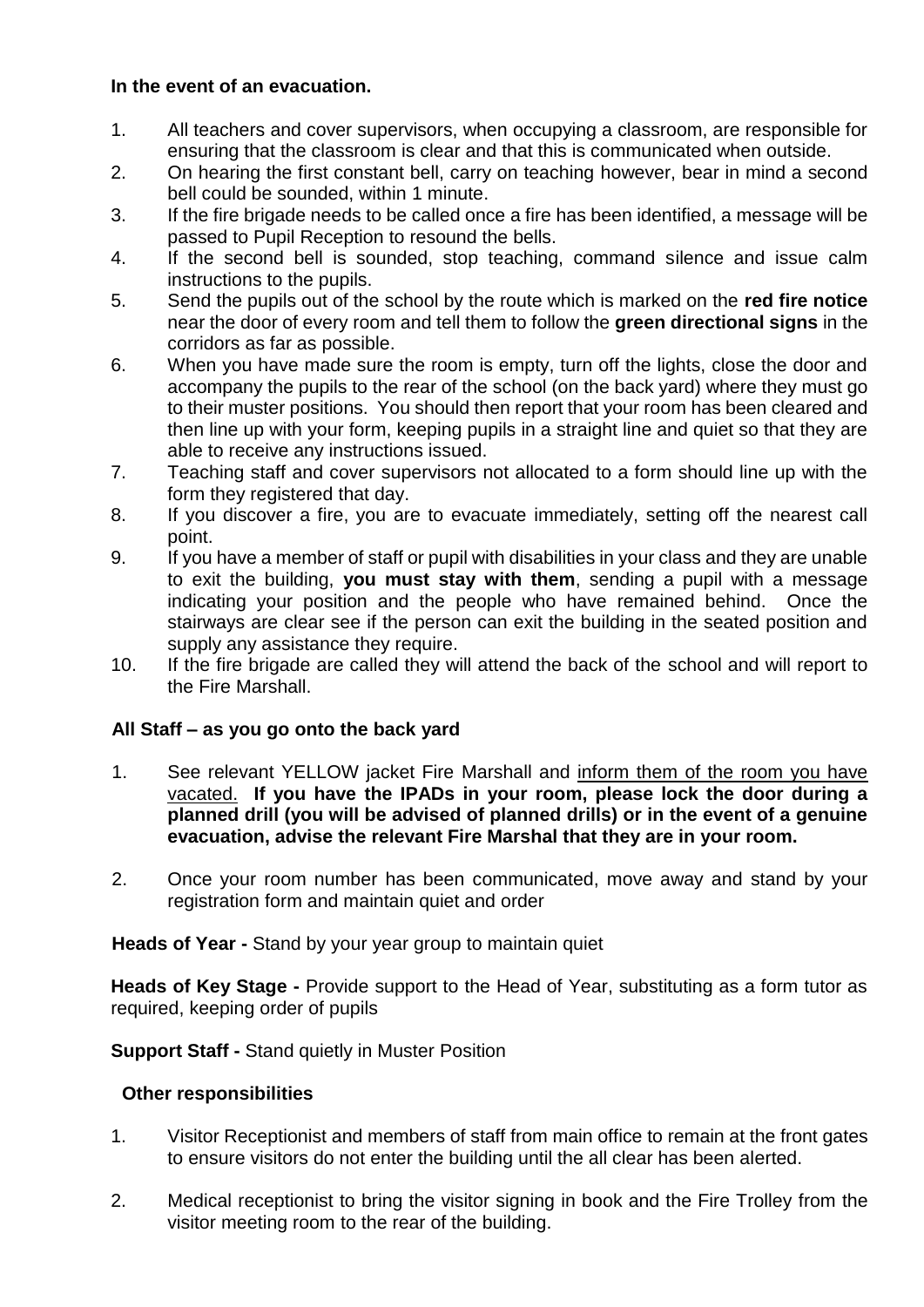- 3. Caretakers, HOKS4, HOY10 or HOY11 to bring the Fire Trolley from Key Stage 4 Office to the rear of the building. **N.B. There are 2 Fire Trolleys**
- 4. Caretakers to confirm their presence with any Fire Staff Coordinator and then open the two side gates and then check the Gol Centre for any lessons taking place and to ensure they have heard the bell or advise them to move to the muster point.
- 5. Staff for non-classrooms (the Sports Hall for this purpose is considered a classroom) should "sweep" through the building from the position they are in on the sounding of the alarm. Staff should report to the relevant Fire Staff Coordinator based on the designated areas (see table below)

### **Zone 1 A Floor – Rooms A1-9, A31 onwards**

- a. Visitor Reception, toilet and meeting rooms ZSP, QMW or ZSN.
- b. Pupil reception, Sick Bay and attached toilets ZJH or ZSN
- c. Main Hall AP or DJ.
- d. Link Corridor toilets AP or DJ.
- e. Pupil changing rooms AC, SP, PAW, TLD or JAC.
- f. PE Office AC, SP, PAW, TLD or JAC
- g. 'A Floor' Meeting Room Newport County Academy.
- h. A47, A45 and SENCo PAW, FM or YLW.
- i. Prep room between A39 and A44 MJR, ILW or ZJE.
- j. Assistant Head Teachers Office ZJE, LSE or ILW.
- k. 'A' Floor' boys and girls toilets –JS, SM, KK or Caretaking staff.
- l. Caretakers Store/Office ZNJ, ZWM, ZLM, SM or KK.
- m. Key Stage 4 Office JS, SM or KK.
- n. A floor canteen JS, SM or KK.

#### **Zone 2 A Floor – Rooms A10 – 30**

- a. Canteen/kitchen area Canteen Staff.
- b. 6th Form Common Room SL or GR.
- $C<sub>6</sub>$ 6<sup>th</sup> Form Office - SL or GR.
- d. Offices off A28 AB, PA or ZAN
- e. Office between A25 and A26 AB, PA or ZAN
- f. Saw Room AB, PA or ZAN.
- g. Storeroom outside A24 AB, PA or ZAN.
- h. Male and Female Staff toilets (Tech block) AB, PA or ZAN.
- i. Archive room AB, PA or ZAN.

#### **Zone 3 - B Floor Rooms**

- a. B Floor canteen AC, JAC, ZJD or ZJG.
- b. Finance Office AC, JAC, ZJD or ZJG.
- c. 'B' Floor Boys and Girls toilets AC, JAC, ZJD or ZJG.
- d. Key Stage 3 Office AC, JAC, ZJD or ZJG.
- e. Head Teachers Office/Secretary Office ND, AIH, JEB or ST.
- f. Deputy and Assistant Head Offices ND, AIH, JEB or ST.
- g. Staff Room ND, AIH, JEB or ST.
- h. JFI Office and store cupboard outside JFI.
- i. Male and Female Staff toilets JFI.
- j. Learning Zone JFI or AH.

# **Zone 3 - C Floor Rooms**